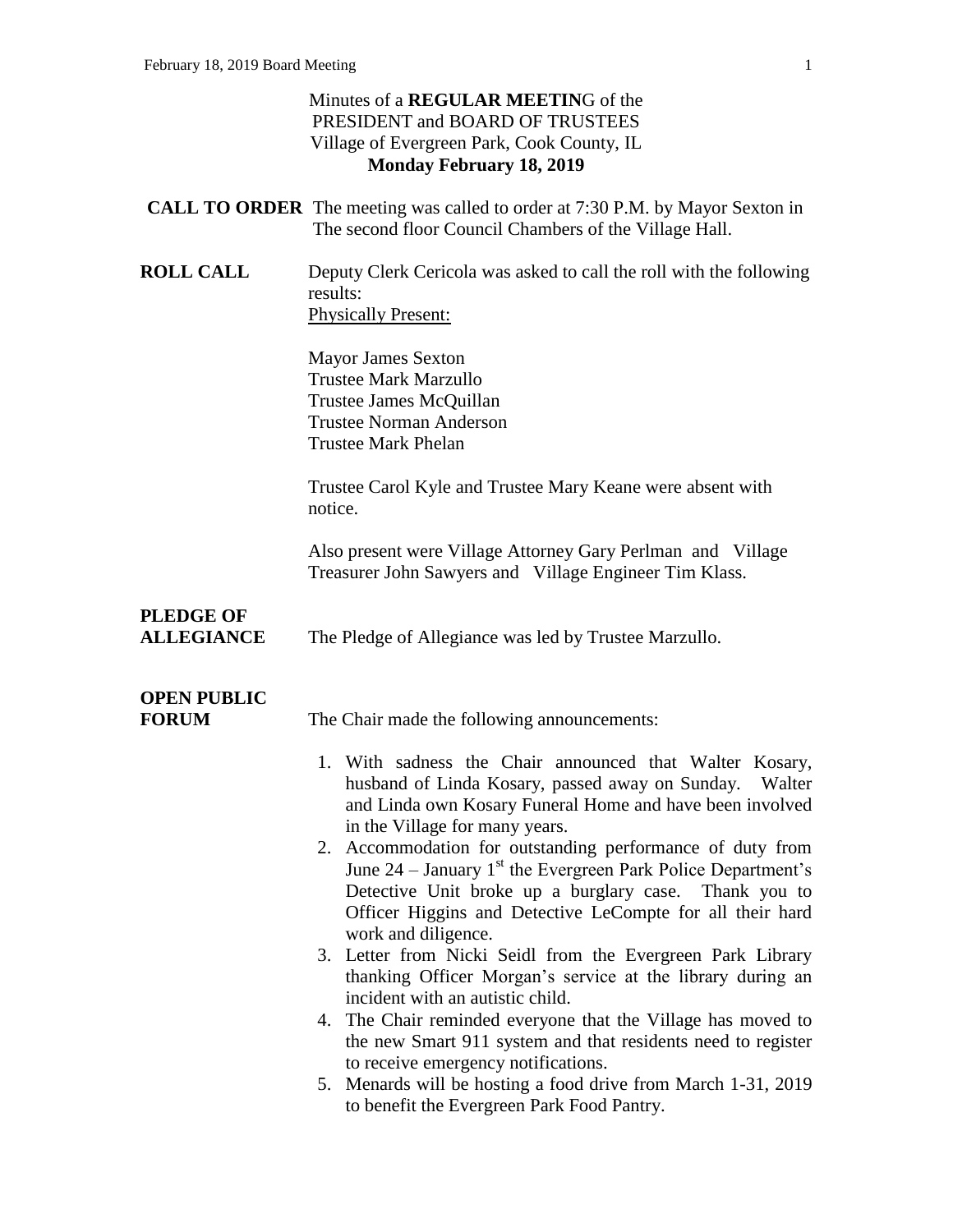#### **OPEN PUBLIC FORUM (CONTINUED)**

- 6. The new Community Center will be complete on Monday, February 25, 2019.
- 7. Whole Foods in the new Plaza property will be having a Grand Opening on Wednesday, March 6, 2019.
- 8. Report from Waste Management For the month of January 2019 – Refuse collected was 488 tons; recycling was almost 116 tons.
- 9. Free Tax preparation services are available by appointment Monday through Friday between the hours of 9:30 am to 3:00 pm at Office of Citizens Services. Call 422-8776 to make an appointment; this service is for the disabled and senior citizens.

### **OPEN PUBLIC**

**AUDIENCE** None.

#### **REGULAR AGENDA**

**MINUTES** Motion by Trustee Phelan second by Trustee Anderson to waive the reading of the minutes of the February 4, 2019 Regular Meeting of the President and Board of Trustees as presented was passed by unanimous voice vote and so ordered by the Chair.

### **RESOLUTION**

**NO. 8-2019** Motion by Trustee McQuillan second by Trustee Marzullo, to approve **Resolution NO. 8-2019** with expenditures of the General Corporate Fund of \$ 393,482.53 and the Water Management Fund in the amount of \$ 241,399.33 and the Capital Improvement Fund, 658,309.29 and the Street Bond Fund \$ 24,500.00 for a total of \$1,317,691.15. Upon roll call, voting YES: Trustees, Marzullo, McQuillan, Anderson and Phelan; voting NO: NONE. The motion was passed and so ordered by the Chair.

## **VILLAGE TREASURER**

**REPORT** Motion by Trustee Marzullo second by Trustee Phelan to approve the Treasurer's report for January 2019 in the amount of \$5,434,751.34 in the General Fund and \$ 3,990,160.82 in the Sewer and Water Fund. The motion was passed by unanimous voice vote and so ordered by the Chair.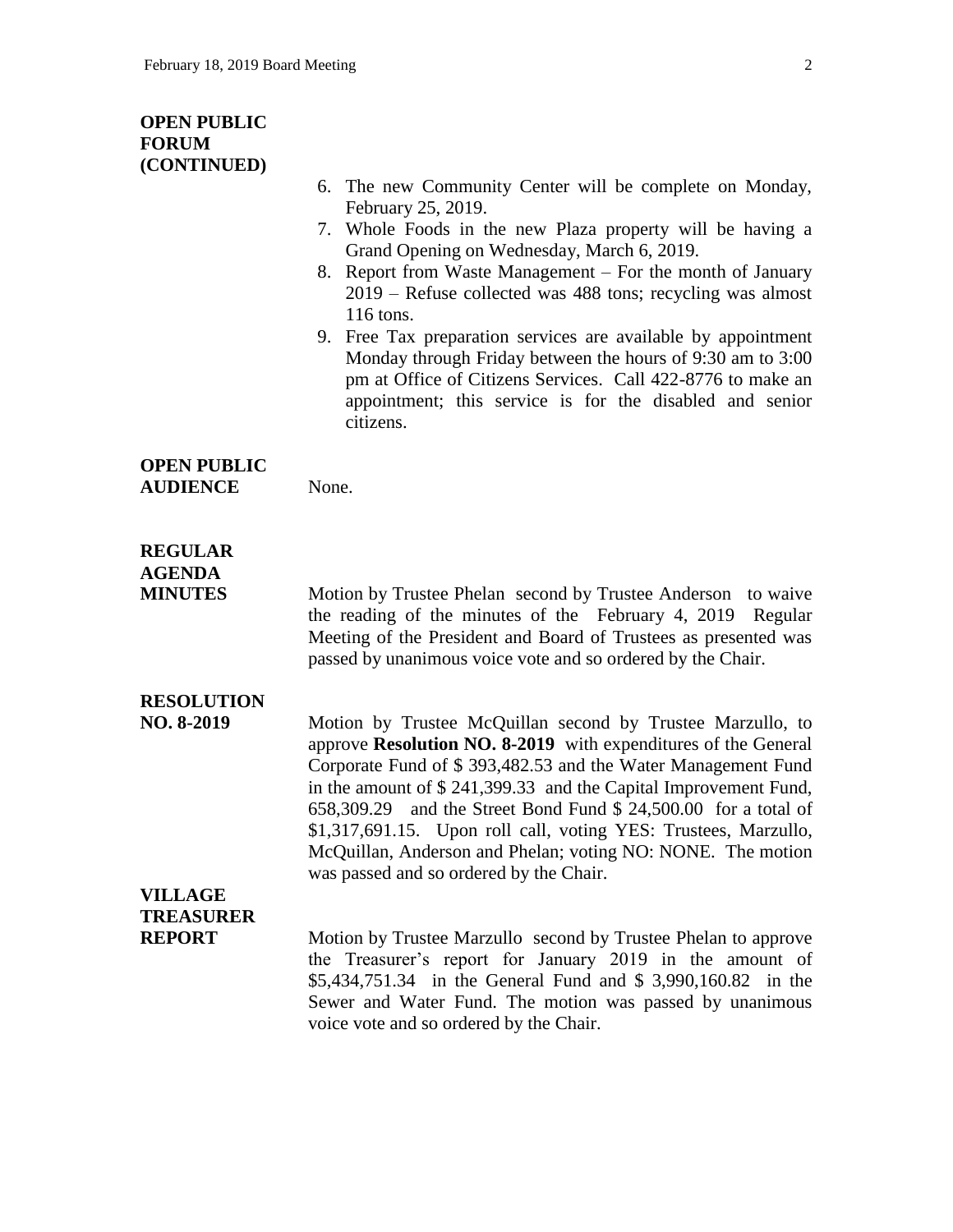## **BUSINESS CERTIFICATES** Motion by Trustee Anderson second by Trustee Marzullo to

approve the business license application for **KIKKA AT WHOLE FOODS** to conduct a business for a sushi vendor inside Whole Foods located at 9600 S. Western Ave. Upon roll call, voting YES: Trustees McQuillan, Anderson, Phelan and Marzullo; voting NO: NONE. The motion was passed and so ordered by the Chair.

Motion by Trustee Phelan second by Trustee Anderson to approve the business license application for **DIALYSIS CARE EVERGREEN PARK** to conduct a dialysis healthcare center located at 9834 S. Kedzie Avenue. Upon roll call, voting YES: Trustees Anderson, Phelan, Marzullo and McQuillan; voting NO: NONE. The motion was passed and so ordered by the Chair.

Motion by Trustee McQuillan second by Trustee Marzullo to approve the business license application for **ADVOCATE HEALTH CENTERS** to conduct a continuing care medical follow-up center located at 9730 S. Western Avenue, Suite 600. Upon roll call, voting YES: Trustees Phelan, Marzullo, McQuillan and Anderson; voting NO: NONE. The motion was passed and so ordered by the Chair.

### **RESOLUTION**

**NO. 3-2019** Motion by Trustee Marzullo second by Trustee Phelan to approve **RESOLUTION NO. 3-2019, "A RESOLUTION OF THE VILLAGE OF EVERGREEN PARK ADOPTING A POLICY FOR QUALIFICATION BASED SELECTION OF ENGINEERING AND PROFESSIONAL SERVICES"** The Chair explained that this policy is required by the State for any projects that the Village will be spending Federal or State funds. The upcoming project that this would affect is the proposed sidewalk from  $91<sup>st</sup>$  and Western to  $91<sup>st</sup>$  and California. Upon roll call, voting YES: Trustees Marzullo, McQuillan, Anderson and Phelan; voting NO: NONE. The motion was passed and so ordered by the Chair.

# **NATIONAL LEAGUE OF**

**CITIES DUES** Motion by Trustee Phelan second by Trustee Anderson to approve the annual dues payment to the National League of Cities in the amount of \$1,533.67. Upon roll call, voting YES: Trustees McQuillan, Anderson, Phelan and Marzullo; voting NO: NONE. The motion was passed and so ordered by the Chair.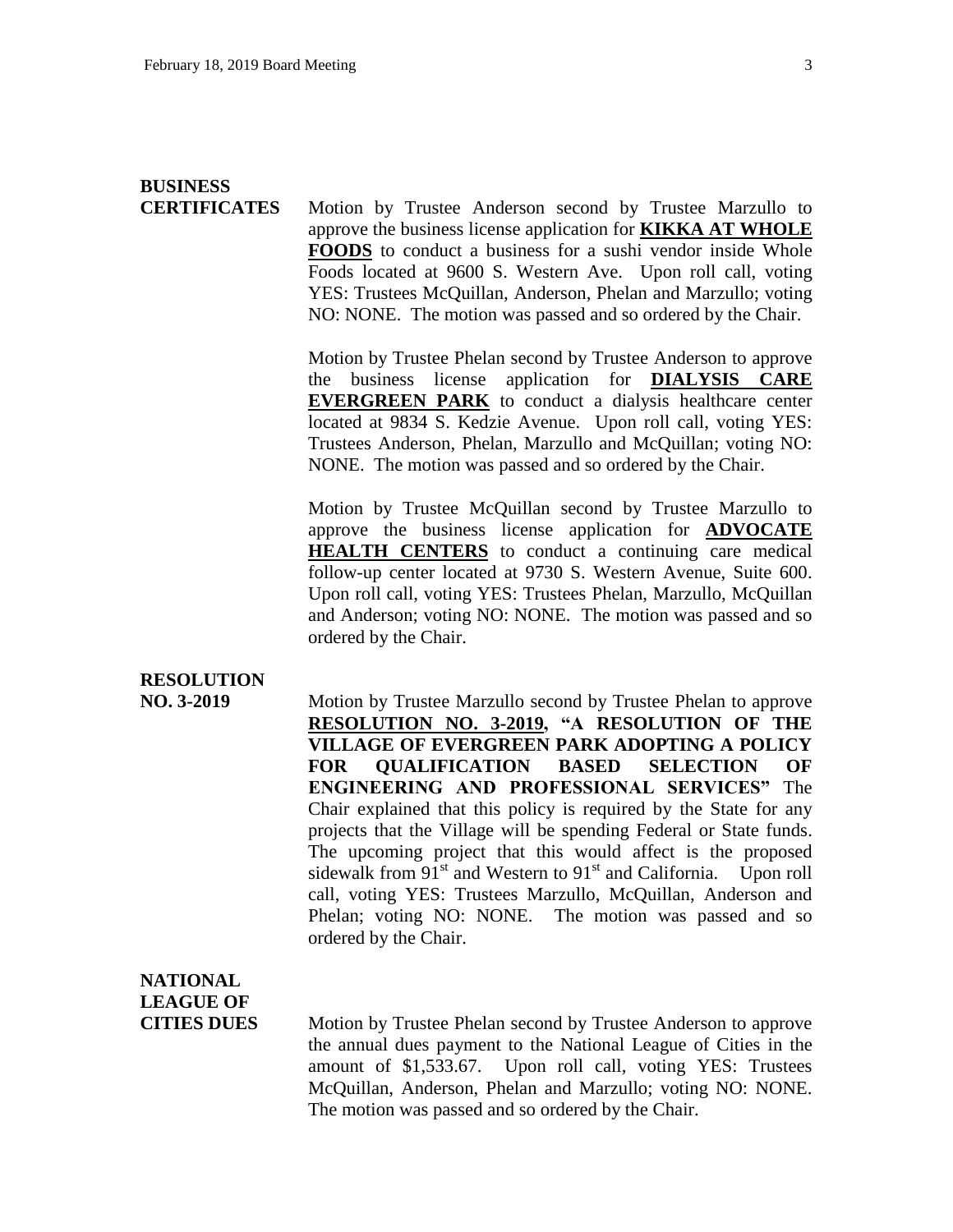#### **BOYS CLUB PERMIT REQUEST**

The Evergreen Park Boy's Club has requested the use of Duffy Park for the annual baseball season. Recreation Director Dennis Duffy has already issued the permit for the use of the field. The Chair noted that the Boy's Club will continue to put up advertising on the dugouts – keeping the players out of the sun. No vote necessary – FOR INFORMATIONAL PURPOSES ONLY.

### **OUTSTANDING**

**EMS CALL** The Chair shared a letter received from the EMS Medical Director of the South Cook County EMS regarding an incident where a 54 year old male went into cardiopulmonary arrest at Evergreen Park Bath & Tennis Club. Sara Benner, an employee from the club, Evergreen Park Officer Quetee, Heather Allen of the Oak Lawn Regional Emergency Communications Center, the Evergreen Park Fire Department and Fire Chief Ron Kleinhaus were commended for their extraordinary efforts in saving this man's life.

## **ENGINEER'S**

**REPORT** Village Engineer Tim Klass had no reports.

**ATTORNEY'S REPORT** The Attorney had no report

**BID REQUEST**

**FIRE STATION**

**ENTRANCE** Motion by Trustee Marzullo second by Trustee McQuillan to approve Fire Chief Kleinhaus' request to solicit bids for the replacement of the front entrance to the Fire Station at 9000 S. Kedzie Avenue. Upon roll call, voting YES: Trustees Anderson, Phelan, Marzullo and McQuillan; voting NO: none. The motion was passed and so ordered by the Chair.

### **ZOLL CARDIAC MONITOR**

**PURCHASE** Motion by Trustee Anderson second by Trustee Phelan to approve Fire Chief Kleinhaus' request to purchase 3 ZOLL E-Series cardiac monitors through the Silver Cross Hospital Emergency Services Joint Purchasing contract at a cost of \$97,806.00. Upon roll call, voting YES: Trustees Phelan, Marzullo, McQuillan and Anderson; voting NO: none. The motion was passed and so ordered by the Chair.